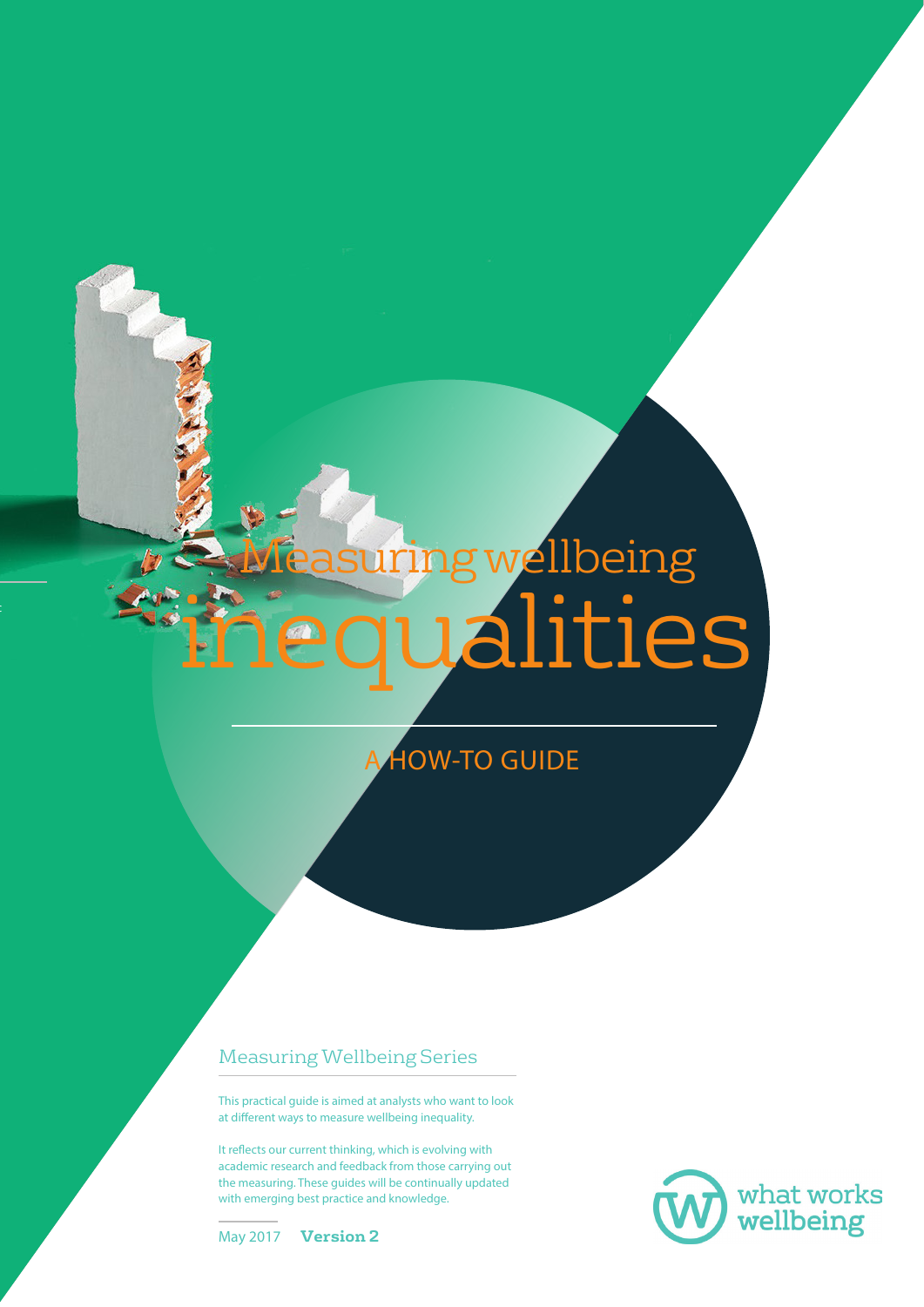

## contents

| Why measure inequalities in personal wellbeing?5 |  |
|--------------------------------------------------|--|
|                                                  |  |
|                                                  |  |
|                                                  |  |

| Annex A: Population benchmarks 2015-16 13 |  |
|-------------------------------------------|--|
| Annex B: Mean paired distance 144         |  |
|                                           |  |

#### About the What Works Centre for Wellbeing

What Works Centre for Wellbeing is an independent organisation set up to produce robust, relevant and accessible evidence on wellbeing. We work with individuals, communities, businesses and government, to enable them to use this evidence to make decisions and take action to improve wellbeing. The Centre is supported by the ESRC and partners to produce evidence on wellbeing in four areas: work and learning; culture and sport; community; and cross-cutting capabilities in definitions, evaluation, determinants.

### About the Measuring Wellbeing Series

As a collaborating centre on wellbeing in the UK, we bring together leading thinking and practice on current and potential uses of wellbeing in policy and decision-making. This exterios across different disciplines, sectors and jurisdictions of the UK. With our work we aim to allow meaningful comparison across sectors and to move towards consensus on what the outcomes of interest are and what to measate to understand value. We want to make wellbeing evaluation more robust and easier to use, and do, by learning from prectice and integrating the best research principles. The Centre's approach is independent, evidence based, collaborative, practical, operpand iterative.

You can find other publications in this series on our website: **[whatworkswellbeing.org](https://whatworkswellbeing.org)**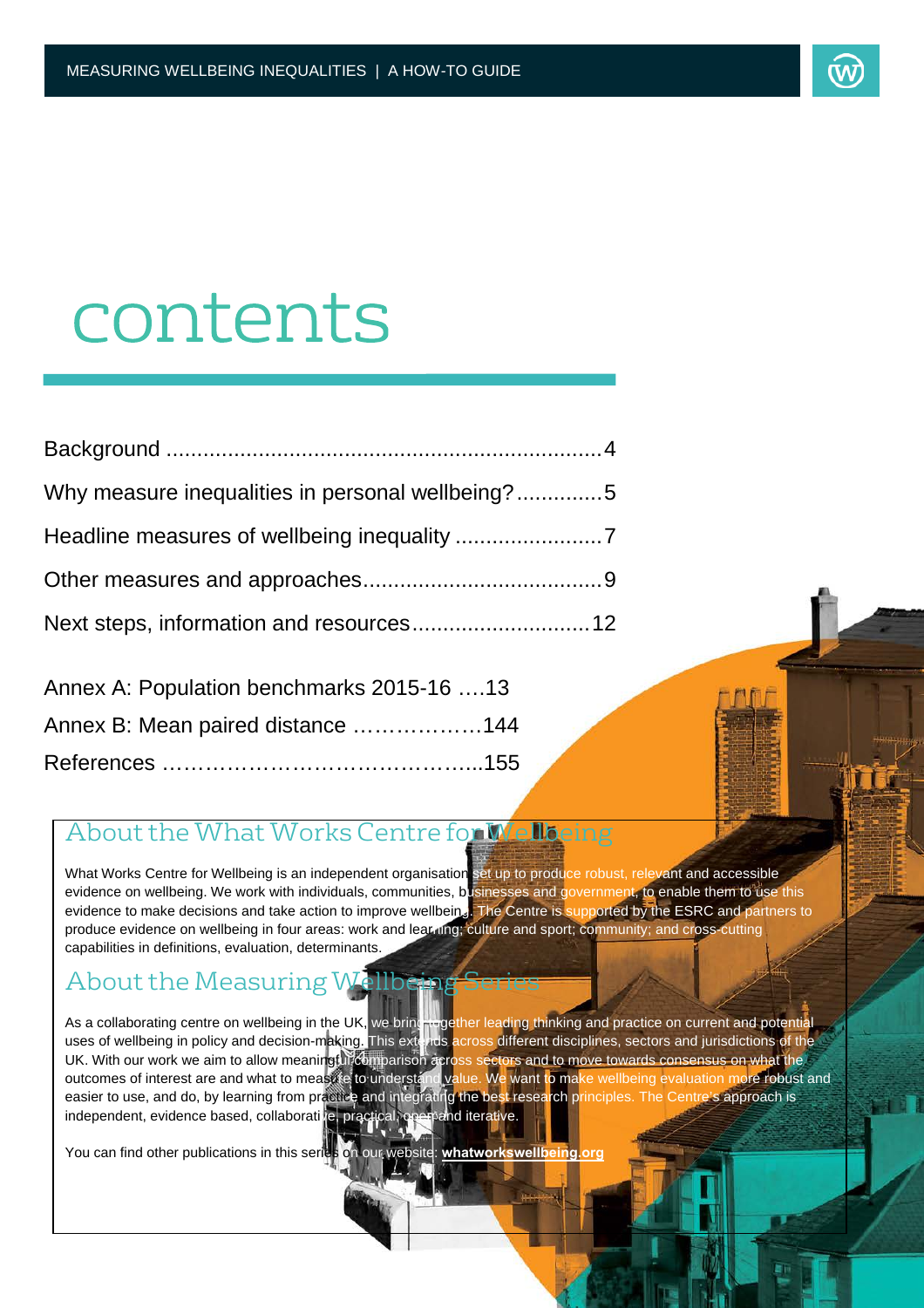## background

We have made huge strides over the last six years in defining and measuring wellbeing. Personal wellbeing, people's own ratings about their lives and experiences, is now being routinely captured through a wide range of surveys and there is a growing archive of data to analyse. Furthermore, organisations are increasingly asking personal wellbeing questions in evaluations of their programmes and services to try to capture the impact they are having on people's lives.

The focus of analysis of this new survey data is often on 'average' levels of wellbeing but there is increasing recognition of the importance of measuring and reporting inequalities between and within different groups in society. Measures of inequality help us to explore differences in wellbeing and where there is the greatest gap between those who are doing well and those who are struggling.

There is a strong argument that policy makers should be most focussed on improving the lives of the worst off and measures of inequality can help to target those in most need and indicate whether the gap is closing.

This is a short and accessible guide for analysts and practitioners on why you should be interested in wellbeing inequalities, how to analyse data, and how to assess whether inequalities are changing for the better or worse

H

 $F$ 

 $FT$ 

H

F.

4148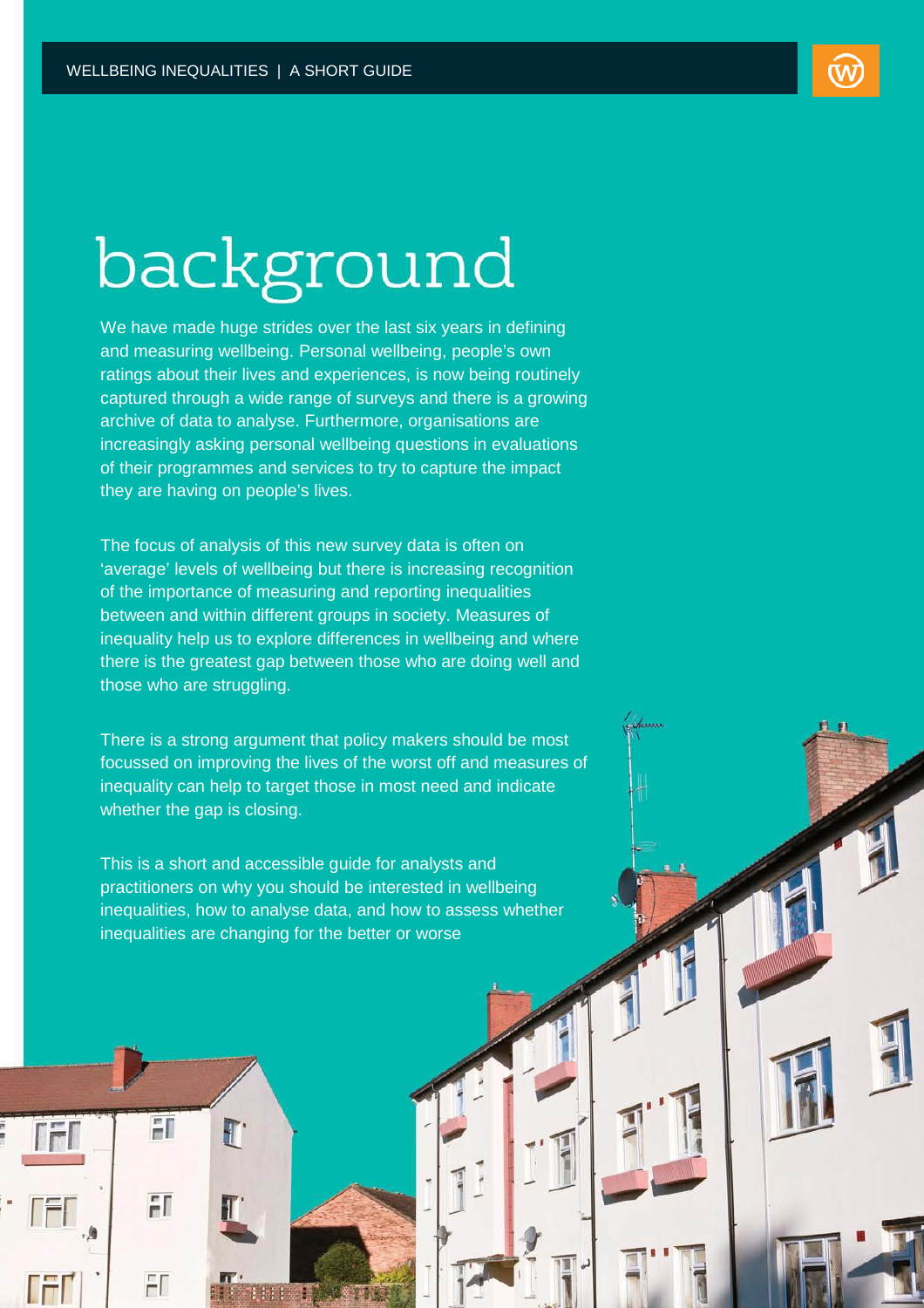#### Introduction

The political events of 2016 shone a bright spotlight on people who have struggled since the global financial crisis of 2008. It's also highlighted the gap between those who have, and haven't, benefitted from the subsequent recovery. Objective measures, such as income, may paint only part of the picture of what inequality means for people's lives. Using a personal wellbeing lens allows us to fully understand people's ratings of their own lives and experiences. This may include personal circumstances such as income, as well as social settings, including having someone to rely on. On top of this, services, organisations and country-wide conditions may help, or in some cases make things worse. Personal wellbeing is an individual's own view about what matters and how their lives are progressing, taking all the relevant factors into consideration.

Focussing on averages can hide important underlying variation within and between population groups, places or regions. Inequalities in wellbeing show the gap between those who feel their lives are progressing well and those who feel they are languishing. They can show differences *between* groups, e.g. between females and males; those in and out of work; or between areas. They can also show differences in wellbeing *within* a certain group. For example, within a local authority what is the difference between those who feel they are doing well compared to those who are struggling? Why is this of interest? How do you go about measuring wellbeing inequalities? That is the main subject of this short guide.

#### What is personal wellbeing and how do we measure it?

Personal wellbeing measures are an important component of the Office for National Statistics (ONS) approach to measuring national wellbeing [\[1\]](#page-14-0). They are designed to capture how people rate their lives and therefore support a better understanding of those served by public policies and services. They are also important because there is so much research that shows the multiple benefits of improving people's personal wellbeing on other outcomes such as health, work and education. Personal wellbeing also provides a common cause and shared goal for organisations to rally around. This is especially important given the extent to which public and private sector organisations and charities affect people's lives and experiences.

There is now a range of standard survey questions to capture personal wellbeing. Most notable in the UK are the ONS4 harmonised national statistics [\[2\]](#page-14-1). The ONS4 are measured on a scale of 0-10.

Next I would like to ask you four questions about your feelings on aspects of your life. There are no right or wrong answers. For each of these questions I'd like you to give an answer on a scale of nought to 10, where nought is 'not at all' and 10 is 'completely.

Overall, how satisfied are you with your life nowadays?

Overall, to what extent do you feel that the things you do in your life are worthwhile?

Overall, how happy did you feel yesterday?

On a scale where nought is 'not at all anxious' and 10 is 'completely anxious', overall, how anxious did you feel yesterday?

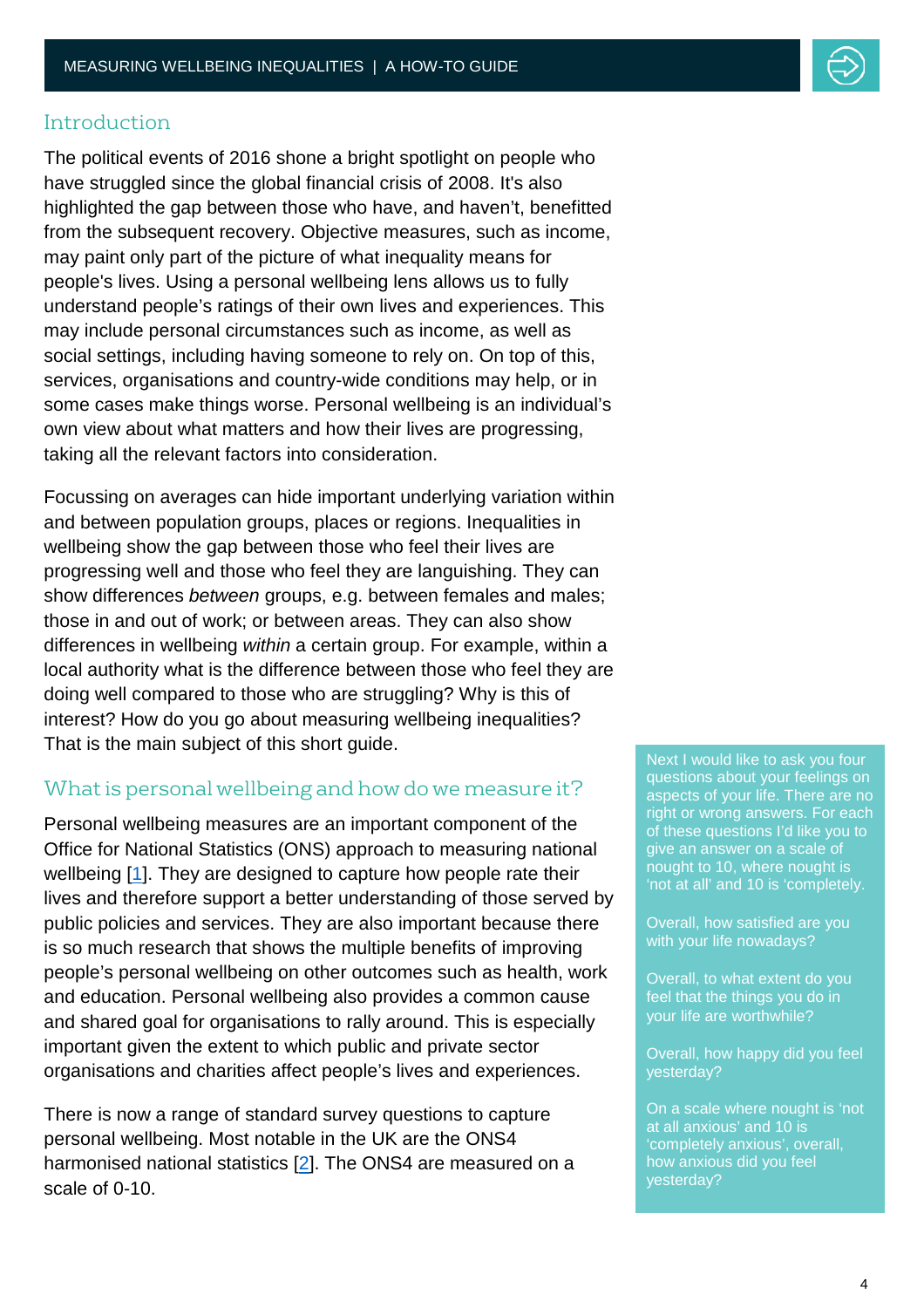#### Why are inequalities in personal wellbeing important?

As we've explored above, focussing on averages can hide important underlying variation within and between groups. In addition, when comparisons are made over time, increases in averages may be entirely due to improvements among those with higher levels of wellbeing. An average could increase while those at the low end of the distribution are unaffected or even become worse off. It is important therefore to understand the full distribution of responses to personal wellbeing questions and to present measures that describe features of the distribution.

There is also a strong argument that policy makers should be most interested in improvements for the worst-off. In order to do this, we need to understand who has the lowest levels of wellbeing. Policy is often set against a backdrop of resource constraints, so strategic targeting of funding is necessary to achieve maximum impact.

Lastly, wellbeing and inequalities in wellbeing are associated with other outcomes which are important for communities, policy and local authorities, as outlined in the box below.

#### **Wellbeing inequalities: what do we already know?**

- Differences in **social trust** between people can be explained through wellbeing inequalities – and is a stronger factor than income inequalities [3]
- Wellbeing inequality was a predictor of an **area voting to leave in the European Referendum in the UK** and a stronger predictor than conventional economic measures [4]
- **Unemployment rates** are a strong predictor of wellbeing inequality in a country [5]. **Higher GDP** and **better governance** have been found to be associated with lower wellbeing inequalities among richer nations [6].
- Lower wellbeing can be caused by poorer health, but lower wellbeing has also been shown to **cause worsening health**, through the impacts of stress hormones on chronic inflammation. Higher wellbeing leads to better health, faster recovery, higher productivity, better social relations and pro-social behaviours [7]. **Improving the wellbeing of those at the bottom levels can lead to benefits** in health, social care and other Local Authority and policy priorities.
- Analysis of the drivers of wellbeing inequality in Britain [8] has highlighted:
	- **Deprivation, median income and unemployment** are all associated with higher wellbeing inequality at the local authority level.
	- Although more **rural areas** have higher average wellbeing, this does not translate into lower wellbeing inequality as might be expected. Analysis indicates that this might be due to higher impacts of unemployment in rural areas.
	- Higher levels of engagement in **heritage activities** and the **use of**

The distribution of wellbeing is also important and reveals additional information for policy makers that is hidden in headline averages.

 $TAZ -$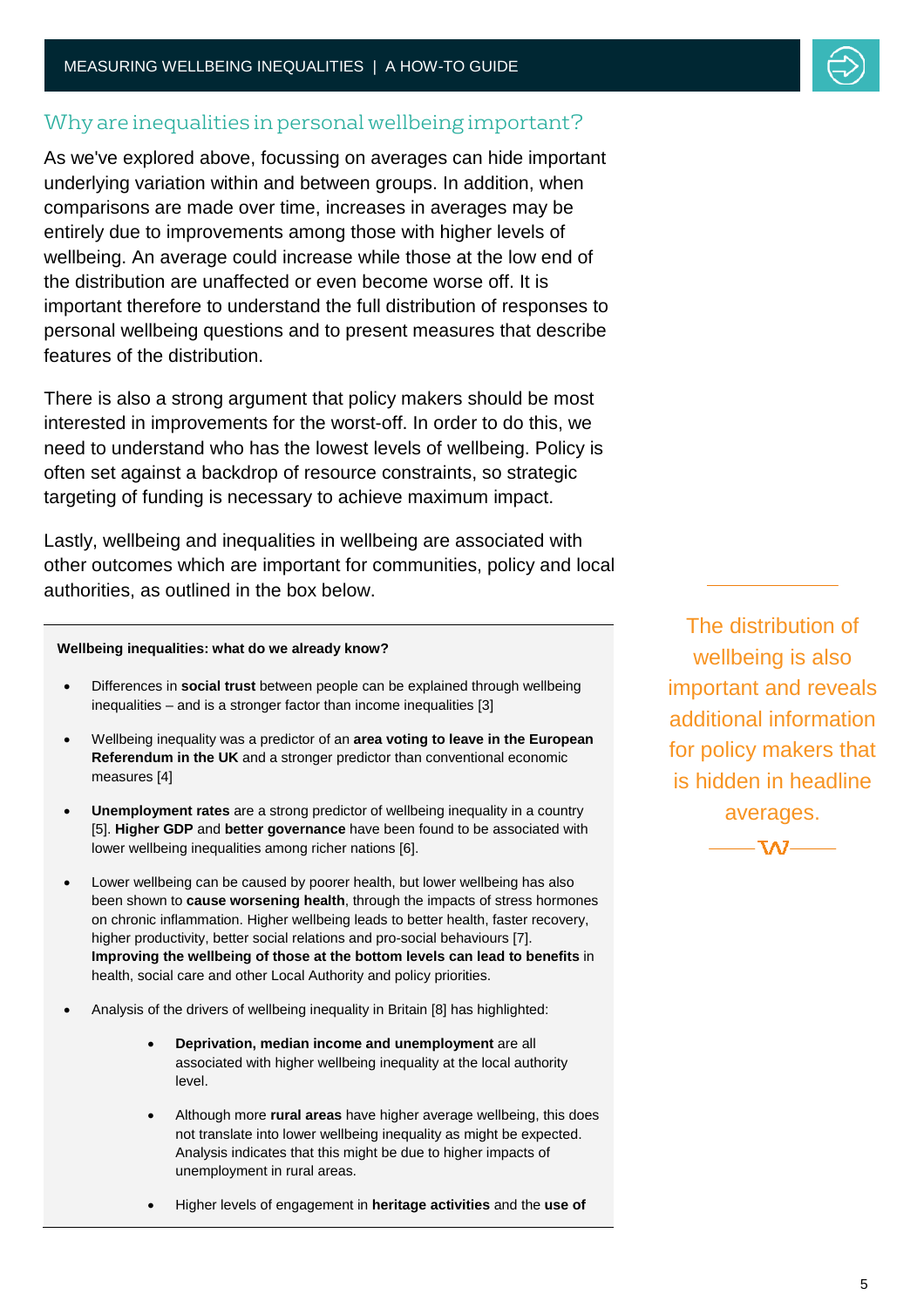

**green space for health or exercise** is associated with lower wellbeing inequality in local authorities, even though increased engagement in these activities is not associated with improved average wellbeing.

• Analysis has highlighted the most equal and unequal Local Authorities in Britain [9]. When focusing on the differences between groups, the majority of Local Authorities show a wellbeing 'deficit' for those with lower educational levels. However, this is not inevitable and in many Local Authorities there is no difference for those with different levels of education, or the reverse is true.

The New Economics Foundation explore some of the key reasons why policy-makers care about wellbeing inequalities in their recent report, Measuring Wellbeing Inequality: Working paper on the selection of a Headline Indicator [10].

#### How does this guide help, and who is it for?

The purpose of this guide is primarily intended as a guide for analysts interested in understanding how wellbeing inequalities relate to a policy, programme or research. The guide sets out a few common measures of inequality, and highlights how to test whether they are getting better or worse. While we focus on the ONS4 in each example provided, we also discuss the equivalent approaches for other common measures of personal wellbeing. Above all, we have written this guide to encourage readers to have a go.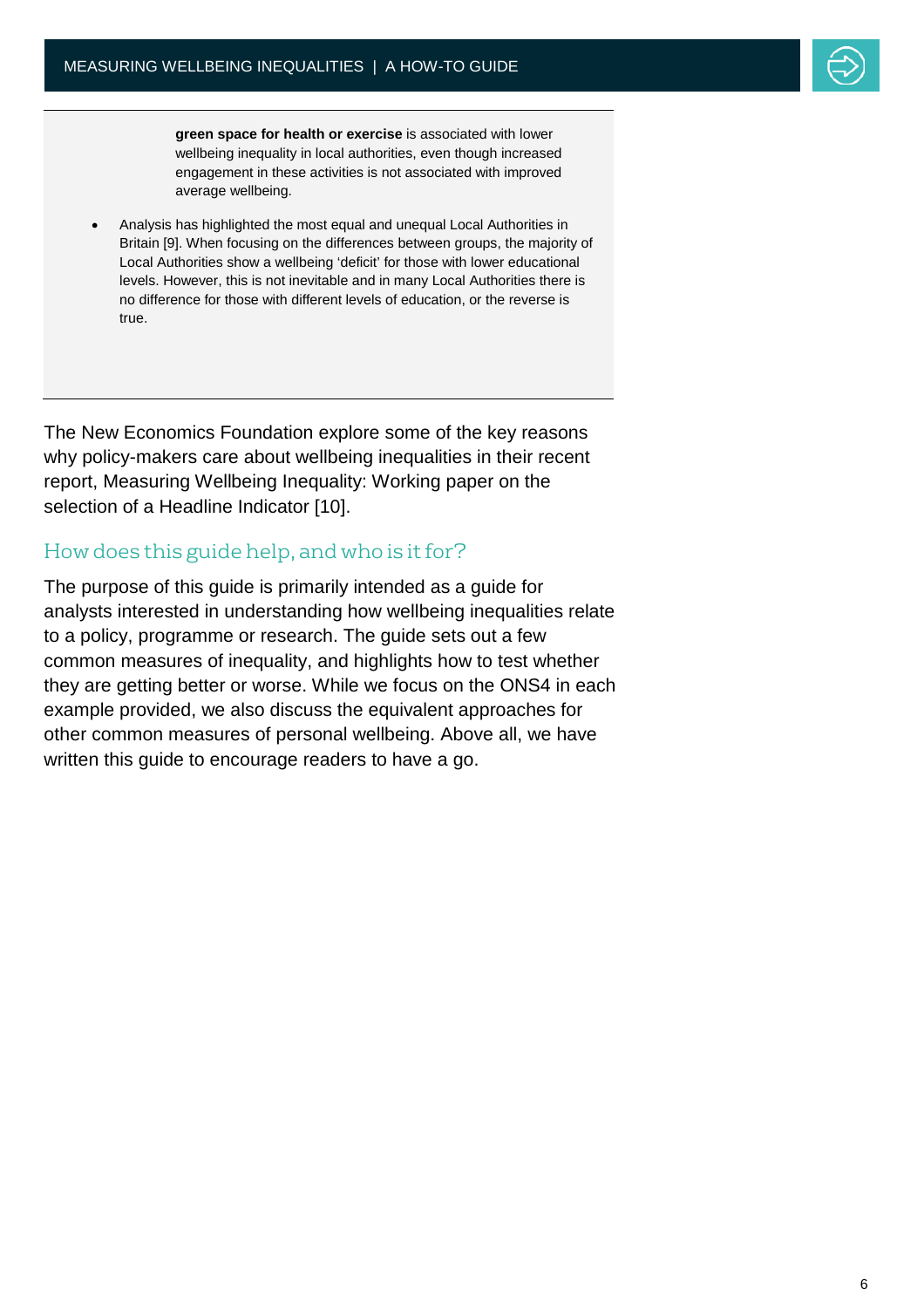



## headline measures of wellbeing inequality

#### Measures of inequality in personal wellbeing between populations and groups

It is common to report the wellbeing of the population or of subgroups of the population. For example, women and men; different religious groups; those living in different areas of the UK. This is an important test to understand differences for different groups and<br>whether programmes or policies may not be reaching all in the whether programmes or policies may not be reaching all in the desired way.

Whether there is a significant difference between groups can be tested using standard statistical tests.

#### Measures of inequality in personal wellbeing within populations and groups

In addition, it is important to understand differences *within* groups. For those using the ONS4, attention is often drawn to average levels of personal wellbeing within a group such as a Local Authority or entire nation. The main issue with this is that it provides little insight into the underlying distribution of responses. While average wellbeing is going up, this could mask an increase in the numbers with low wellbeing.

There are a range of approaches which can be taken for measuring inequalities, discussed in the [New Economics Foundation report](http://neweconomics.org/wp-content/uploads/2018/05/Measuring-Inequalities-in-Wellbeing-17072018_.pdf) <sup>[10]</sup>.

To ensure we understand those who are at the bottom of the To ensure we understand those who are at the bottom or the<br>distribution, one important measure is the proportion of people within a group answering below a certain threshold The ONS currently reports on the proportion of people within a group answering with different categories of score (high, medium and low, see below)and proposes that a headline measure alongside average wellbeing should be the proportion of people answering with low wellbeing. The rationale behind this choice as a headline indicator was explored in

#### ONS4 Score Categories

For Life Satisfaction, Happiness and Worthwhile:

- $Low = 0 4$  out of 10
- $Median = 5 6$  out of 10
- $High = 7 8$  out of 10
- Very High  $= 9 10$  out of 10

For Anxiety:

- Very Low =  $0 1$  out of 10
- Low  $= 2 3$  out of 10
- $Median = 4 5$  out of 10
- $High = 6 10$  out of 10

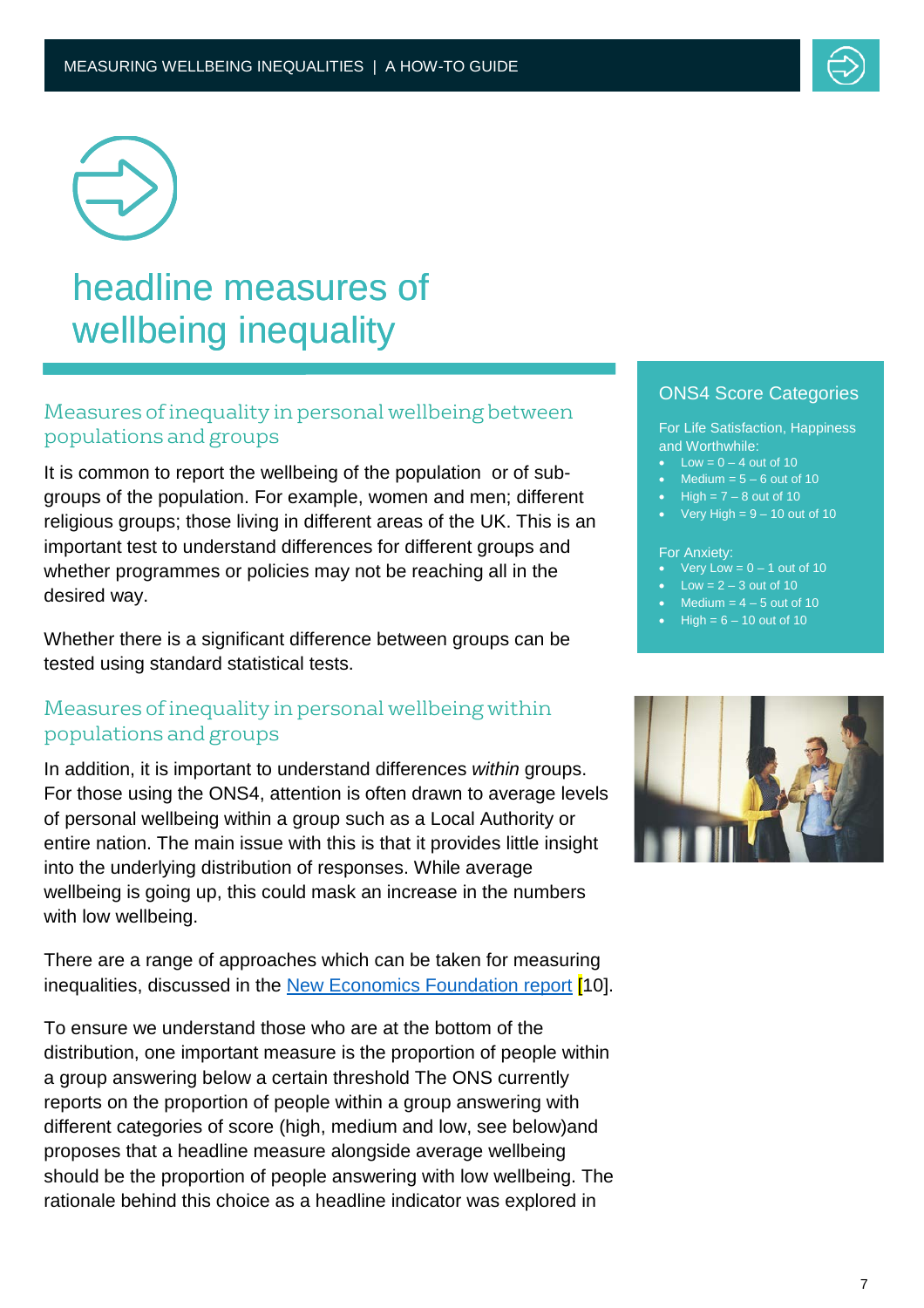

#### the [New Economics Foundation report](http://neweconomics.org/wp-content/uploads/2018/05/Measuring-Inequalities-in-Wellbeing-17072018_.pdf) [10] and associated Roundtable discussion.

**Headline measures within populations and groups**

- **Average wellbeing**, alongside
- **Percentage below a threshold** Low well-being is defined as a rating of 0-4 on an 11-point scale for measures of personal well-being (i.e. Life Satisfaction). This is proposed as a key headline indicator of well-being inequalities. The ONS are carrying out analysis to test whether the threshold should stay with the current 4 (category of low wellbeing), or should be extended to below 5.
- Note the different score categories for the three positive ONS4 questions compared to anxiety. So someone scoring 4 for life satisfaction would fall into the low category, but a score of 4 for anxiety would fall into the medium category.

There are other measures of personal wellbeing besides the ONS4. But, for the most part, the same fundamental approaches to reporting results can be used.

- *Warwick and Edinburgh Mental Wellbeing Scale (WEMWBS)*; WEMWBS [10] is a well validated popular measure of mental wellbeing. It provides an index score based on the sum of responses from 14 questions (or 7 questions for the shorter form survey) each on a scale of 1 to 5. So total scores range from 14 to 70 (7 to 35 for short form). Similar to the ONS4, the average score can be taken across groups and comparisons made between groups. Proportions answering with high, medium and low scores can be reported (see box) and the standard deviation from the mean can be used as a measure of the spread of responses.
- *Personal wellbeing measures on 5, 7 or x point scales*; the averages and standard deviations can be calculated in the same way as recommended for the ONS4 and comparisons can be made within groups using this same 7 or 5 point scale. However, to be able to compare with the population level means and sds of the ONS4 as in Annex A, the scales have to be translated to the 0-10 scale. See forthcoming guidance on scale translation.
- *Cantril Scale*; this is a measure of wellbeing on an 11 point scale based on the question "*Please imagine a ladder with steps numbered from zero at the bottom to 10 at the top. The top of the ladder represents the best possible life for you and the bottom of the ladder represents the worst possible life for you. On which step of the ladder would you say you personally feel you stand at this time?*" (see [11]) The mean score can be reported along with high, medium and low scores (see box). The standard deviation from the mean can be used as a measure of the spread of responses
- *Euro-Barometer Life Satisfaction*; a long time series is available from the European Commission dating back to 1973 based on the question "*On the whole are you very satisfied, fairly satisfied, not very satisfied or not at all satisfied with the life you lead?*" – i.e. a 4 point scale. The proportion in each category can be reported and this is inherently a measure of the distribution of wellbeing across the population and of inequalities [12].

Proportions of a population with low wellbeing is the proposed headline measure.... however, other measures exist, including looking at the spread of wellbing inequality.



#### Cantril Ladder **Categories**

Ξ

Answer on a scale from 0 to10:

- Low/ Suffering  $= 0 4$  out of 10
- Medium/ Struggling  $= 5 6$  out
- High/ Thriving  $= 7 10$  out of 10

These thresholds are based on Gallup recommendations [\[11](#page-14-2)].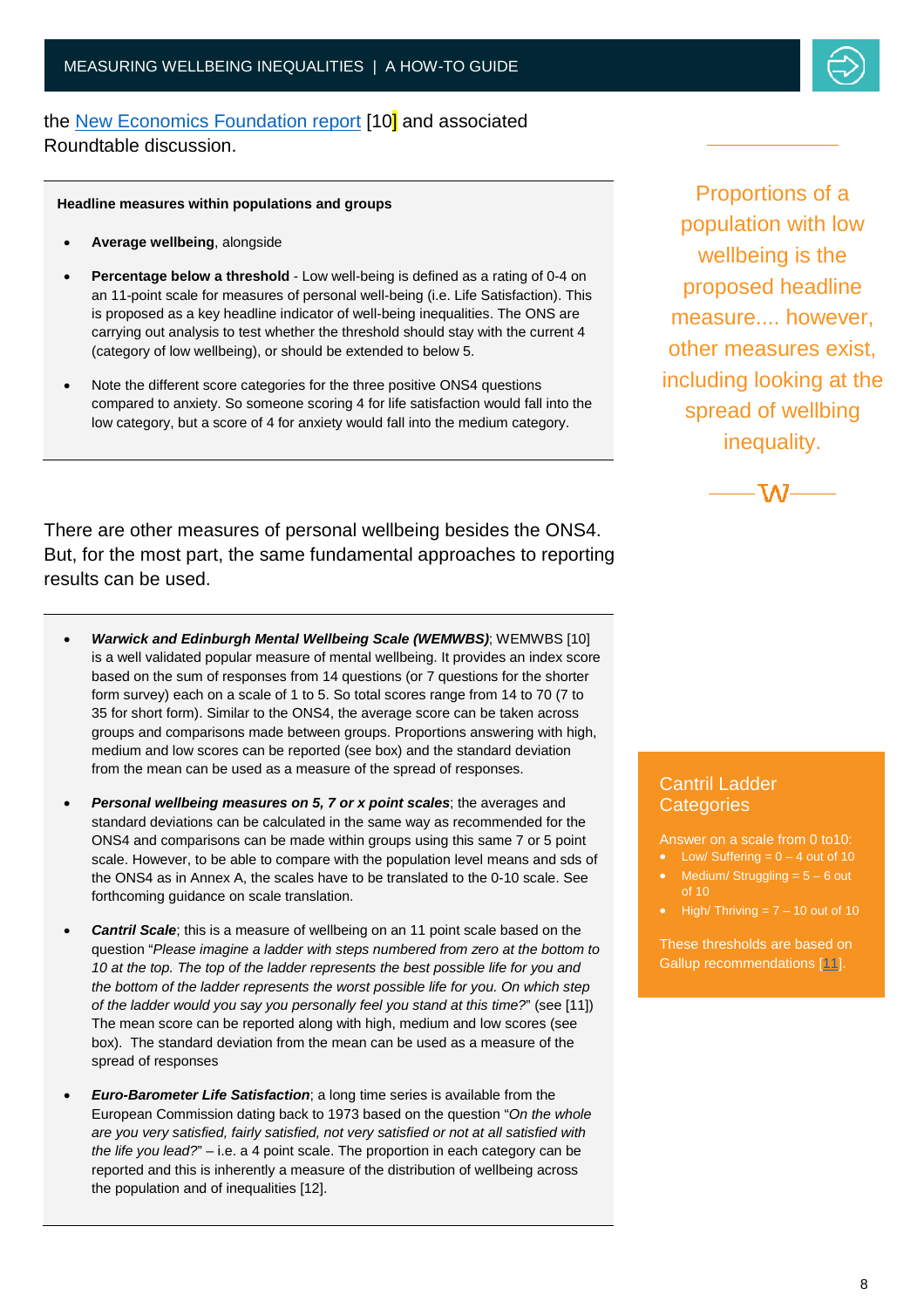#### Other measures of wellbeing inequality

We recommend measuring wellbeing inequality alongside averages in wellbeing, to allow for a broader comparison. While the approach of using thresholds is the current recommended headline measure for wellbeing inequalities, there are also other ways of reporting wellbeing inequality:

- **Standard deviation** represents how much the scores for individual members of a group differ from the mean value for the group. A large standard deviation of personal wellbeing implies a greater spread of responses within the group - a less equal distribution. Calculated as the square root of the average square difference between individual scores within a group and the mean score across the group.
- *Mean Paired Distance (MPD)*; is also known as mean absolute difference and is a statistical measure of dispersion. Within the context of personal wellbeing MPD is equal to the average absolute difference in wellbeing scores between two people drawn at random from the sample. In practice we can calculate it by taking the average absolute differences in scores between all survey participants (see Annex B). It is more complicated to measure than the standard deviation, and also more difficult to test for meaningful differences between groups or changes over time. However, the principle is easy to understand and in contrast to the standard deviation it is independent of the mean.
- *Mean wellbeing of the bottom 40%*; the average wellbeing of the bottom 40% can provide a useful focus on those with the lowest wellbeing and those who are struggling the most. The calculation is straight forward - the scores are listed in ascending order and then the set of scores are partitioned into five equal parts. The mean is calculated for the lowest two parts combined. A t-test can be used to compare the difference between groups or change over time. Ordinary Least Squares regression on the bottom 40% can be used to test whether differences between groups are significant while controlling for other factors.
- *80:20 difference*; another measure that can be used is the difference between the mean of the top 20% to the mean of the bottom 20% of scores. To calculate, the scores are listed in ascending order and partitioned into 5 equal parts. The means of the top 20% and bottom 20% are calculated. The mean of the bottom 20% is subtracted from the mean of the top 20%.

The table below presents the measures for smokers using the life satisfaction questions in the Annual Population Survey for 2015-16. Using these measures, inequalities among smokers appears to be higher than for non-smokers, consistent with the tables presented earlier in this guide. However, it is less straightforward to confirm the differences are statistically significant for MPD and the ratio of means.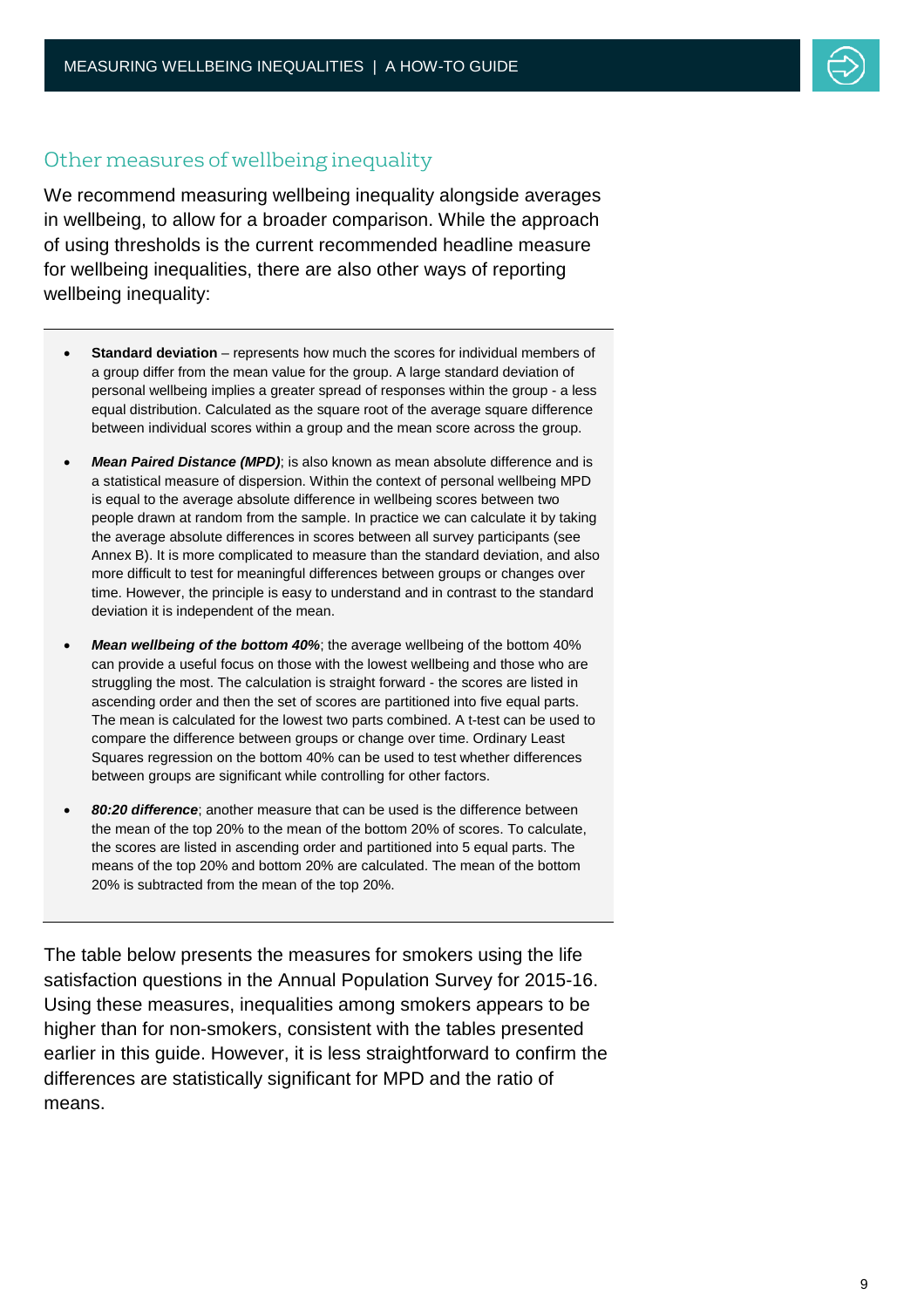

**Mean Paired Distance (MPD)**: The MPD for smokers was 2.3 compared to the MPD of non-smokers which was 1.8.

**Mean of the bottom 40%**: was 5.6 compared to 7.0 for non-smokers.

**80: 20 difference:** is 6.1 for smokers compared to 4.0 for non-smokers.

Inequalities of life satisfaction for smokers (2015-16)

**Average**: The mean life satisfaction of smokers was 7.2 out of 10

**Proportions**: The percentage of smokers in each score category was:

- Low [0-4]: 5%
- Medium [5-6]: 14%
- High [7-8]: 52%
- Very High [9-10]: 29%

**Standard Deviation**: The standard deviation from the mean was 2.1

Life satisfaction and inequalities of life satisfaction for smokers (2015-16)

#### Comparing wellbeing inequalities between groups or changes over time

Reporting wellbeing and wellbeing inequalities within a group raises the question: what does good look like? All things being equal, a distribution with a higher average, a smaller spread of scores and a greater proportion with high and very high wellbeing is desirable. Benchmarks for the population are in [annex A](#page-12-0) for broad comparision. For the most part, however, we want to compare a group's wellbeing against:

- another group
- the same group at a different point in time.

We also want to test whether the differences in personal wellbeing and inequalities are statistically significantly better or worse. A list of tests with example results comparing the wellbeing of smokers to non-smokers are shown in the table below. These tests can be conducted using standard spreadsheet packages as well as specialised statistical software. In the table, the tests show that, based on the Annual Population Survey data in 2015-16, smokers had higher levels of anxiety and a more unequal distribution of anxiety than non-smokers. These same tests can be used to compare differences over time.

There are standard tests which you can use to determine whether wellbeing and wellbeing inequalities are different between groups, or have changed significantly over time.



#### Ordinary Least Squares Regression – what to control for?

j

 Differences in wellbeing between groups can sometimes be due to the within the groups – age, gender etc. things being equal, wellbeing is different. Ordinary Least Squares<br>Regression allows for this. But what different characteristics of people We often want to test whether, all other different. Ordinary Least Squares else should you control for? Where possible try to control for:

- Health and Disability\*
- Relationship Status
- Economic Activity/ Employment
- Income
	- Age and Age Squared
- Gender
- Ethnicity
- Religion
- Highest Qualification level
- Dependent children
- Occupational Grouping/ Status
- Housing Tenure
- **Interview type**
- Region/ location

See Reports [11, 12] \*Objective measures where possible Interpreting the results of a regression does require some care. For example, if one finds that ethnicity no longer predicts wellbeing when controlling for income, there is no direct effect of ethnicity on wellbeing. However it may still be the case that ethnicity plays a role in determining income which in turn determines wellbeing.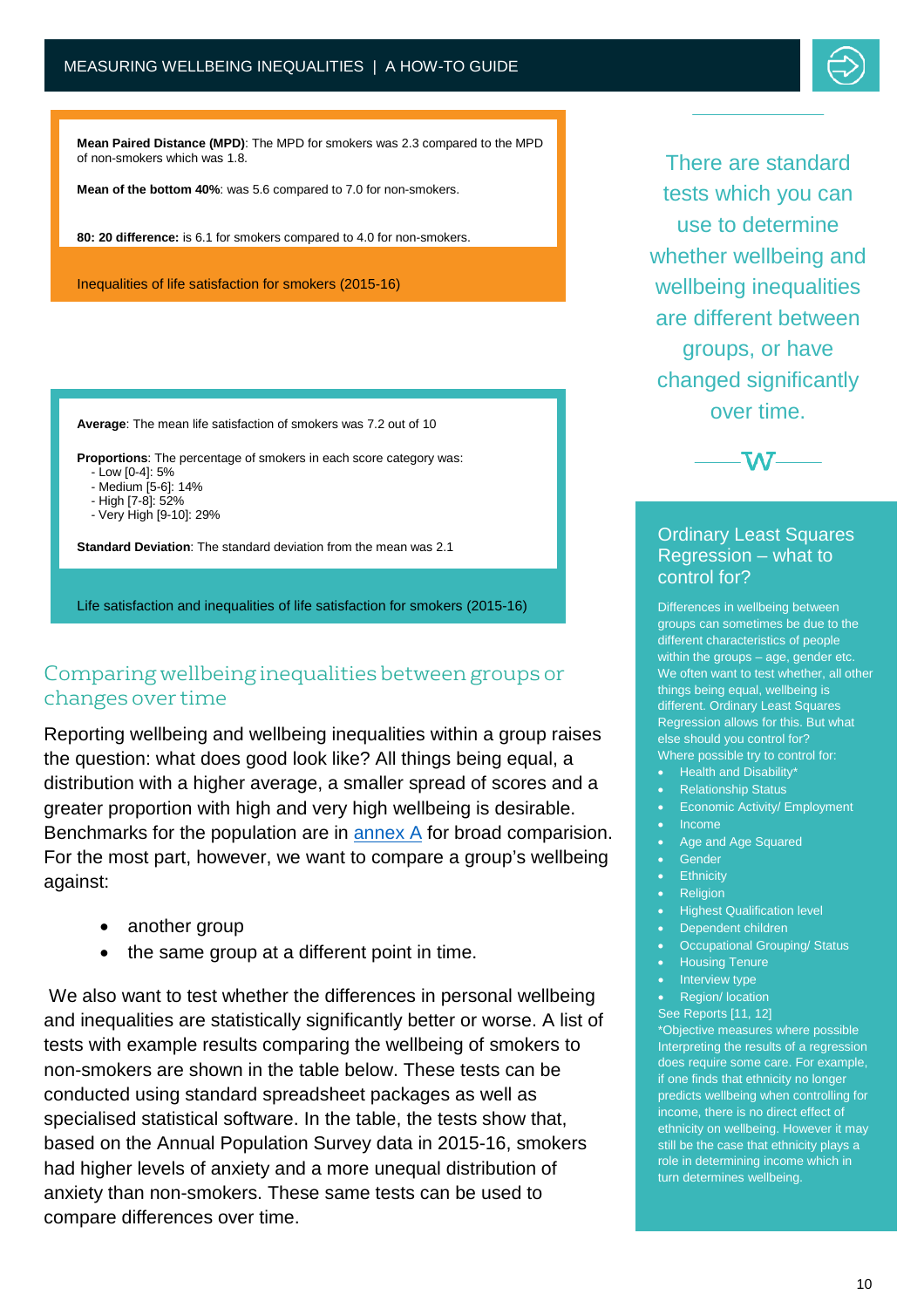

| <b>Comparisons</b>                                                                                                                                                                                                                                                                                                                                                                                                                                                                                                                                                                                                         | <b>Significance Test</b><br>[available in excel<br>or stats software] |  |  |  |
|----------------------------------------------------------------------------------------------------------------------------------------------------------------------------------------------------------------------------------------------------------------------------------------------------------------------------------------------------------------------------------------------------------------------------------------------------------------------------------------------------------------------------------------------------------------------------------------------------------------------------|-----------------------------------------------------------------------|--|--|--|
| Differences in average wellbeing (basic)<br>The average anxiety of smokers was: 3.2<br>The average anxiety of non-smokers was: 2.8<br>The difference is 0.4 and is significant at the 1% level i.e. there is<br>less than 1% chance that the averages are the same.                                                                                                                                                                                                                                                                                                                                                        | t-test                                                                |  |  |  |
| Differences in average wellbeing (advanced)<br>Differences between averages can often be fully, or partially<br>explained by other factors. For example, if anxiety is higher in middle<br>aged people and the middle aged also smoke more, then some of<br>the difference in anxiety between smokers and non-smokers could<br>be explained by age. You can control for other factors using ordinary<br>least squares regression (see box). After controlling for a range of<br>other factors the difference in anxiety between smokers and non-<br>smokers falls from 0.4 to 0.2 but remains significant at the 1% level. | <b>Ordinary Least</b><br>Squares<br>Regression                        |  |  |  |
| <b>Differences in Proportions</b><br>A standard test of proportions can be used to determine if the<br>proportion of people with high anxiety is higher among smokers than<br>non-smokers. 24% of smokers answered high for anxiety compared<br>to 19% of non-smokers. The difference of 5 percentage points is<br>significant at the 1% level.                                                                                                                                                                                                                                                                            | <b>Test of Proportions</b>                                            |  |  |  |
| <b>Differences in Standard Deviations</b><br>A variance ratio test can be used to determine whether the standard<br>deviation or spread of responses to the anxiety question is wider for<br>smokers than non-smokers. The Standard Deviation from the mean<br>anxiety for smokers was 3.1 and for non-smokers 2.8. The<br>difference is significant at the 1% level.                                                                                                                                                                                                                                                      | Variance Ratio Test<br>(F test)                                       |  |  |  |
| Testing the differences in anxiety between smokers and non-smokers (2015-16)                                                                                                                                                                                                                                                                                                                                                                                                                                                                                                                                               |                                                                       |  |  |  |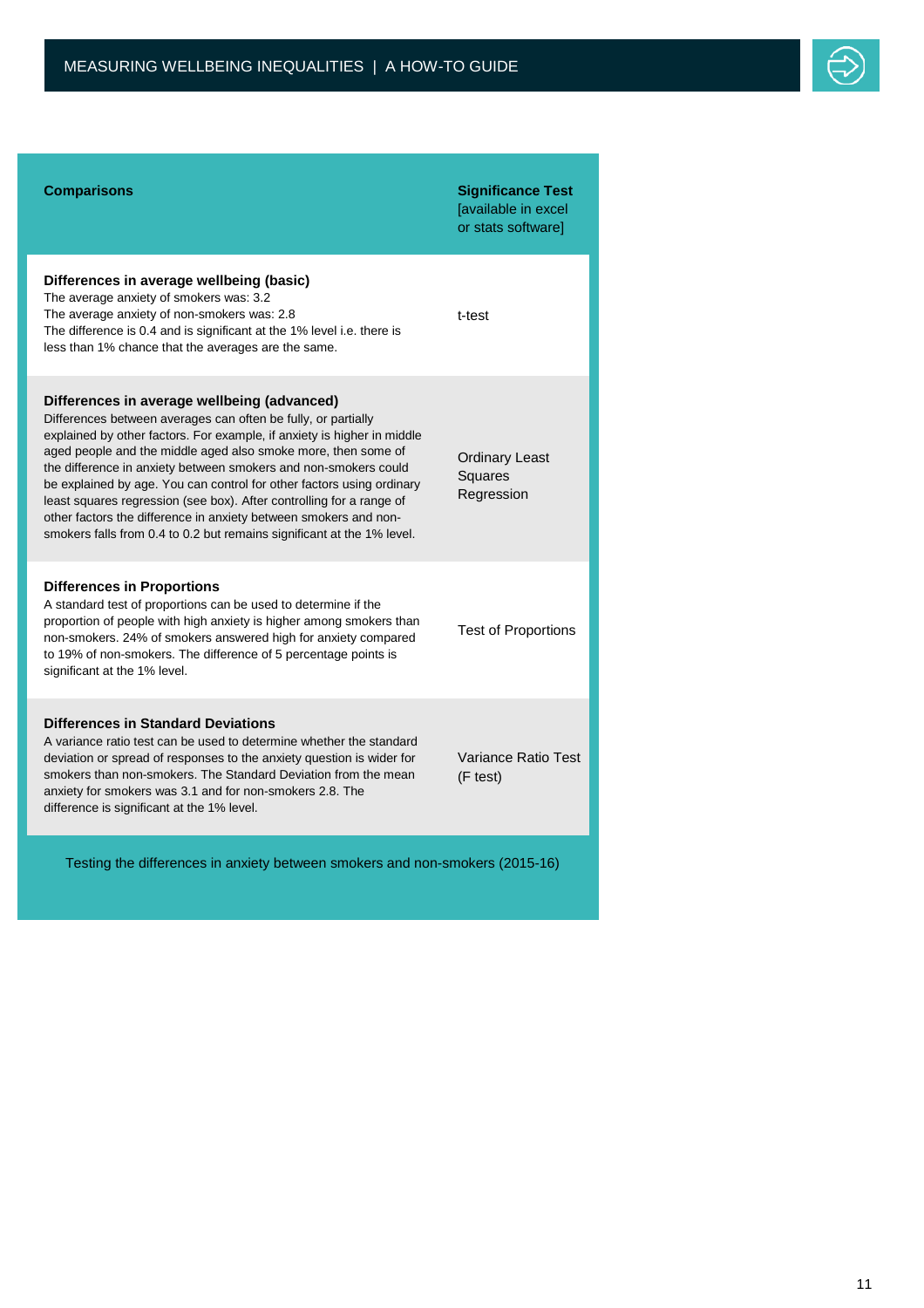

### Next steps, information and resources

## Contribute your feedback

This is part of ongoing work on wellbeing inequalities carried out by the Office for National Statistics, New Economics Foundation and the evidence programmes at the What Works Centre for Wellbeing. We will update this guide periodically to reflect all of this ongoing work.

Your feedback on the questions below will help us understand needs and shape these recommendations.

- For what reason are you measuring or aiming to measure For what reason are you<br>inequalities in wellbeing?
- How easy were these measures to understand and use?
- Are there other measures of inequality that you commonly use?

Please get in touch with <u>evidence@whatworkswellbeing.org</u> i<br>L

#### **Start measuring and reporting inequalities**

In the meantime we would encourage you to present inequality data alongside averages. If you have questions on how to implement any of these measures in practice in spreadsheet packages such as Excel, or specialist statistical packages like STATA, SPSS or R – then please do get in touch with the What Works Centre for Wellbeing. In addition, the following organisations have expertise in this area and have participated in the development of this guide and<br>would be able to help provide advice: would be able to help provide advice:

- Office for National Statistics Quality of Life branch QualityofLife@ONS.Gov.UK
- New Economics Foundation: [Inequality and Wellbeing](http://neweconomics.org/search/?_sft_people=annie-quick)
- Warwick University [\[WEMWEBS\]](http://www2.warwick.ac.uk/fac/med/research/platform/wemwbs/)

The ONS are proposing using 'percentage below a certain threshold' as one of the headline measures.

Give these measures a try and contribute your feedback to this ongoing work.

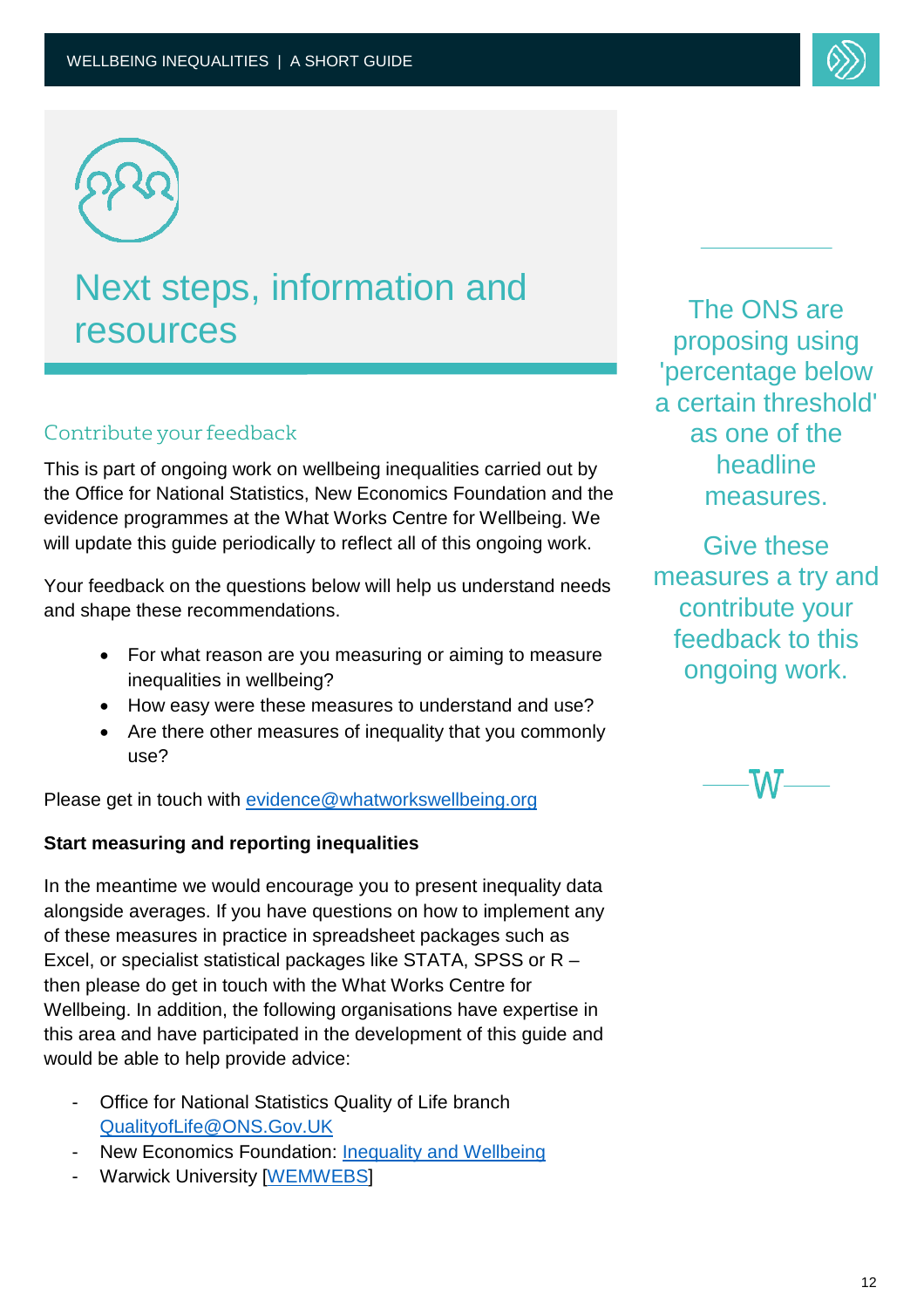



## Annex A: Wellbeing estimates UK Annual Population Survey

<span id="page-12-0"></span>

| Population estimates for the UK | <b>Life</b><br>satisfaction | Worthwhile | <b>Happiness</b> |
|---------------------------------|-----------------------------|------------|------------------|
| Mean                            | 7.65                        | 7.84       | 7.48             |
| <b>Proportion - Very High</b>   | 29.2%                       | 34.4%      | 34.2%            |
| <b>Proportion - High</b>        | 52.1%                       | 49.2%      | 40.5%            |
| <b>Proportion - Medium</b>      | 14.2%                       | 12.8%      | 16.5%            |
| <b>Proportion - Low</b>         | 4.6%                        | 3.6%       | 8.8%             |
| <b>Standard Deviation</b>       | 1.74                        | 1.69       | 2.11             |
|                                 |                             |            |                  |
| <b>Mean Paired Distance</b>     | 1.89                        | 1.81       | 2.29             |
| Mean of bottom 40%              | 6.90                        | 6.97       | 5.48             |
| 80:20 difference                | 4.09                        | 4.00       | 5.48             |
|                                 |                             |            |                  |

| Population estimates for the UK | Anxiety |
|---------------------------------|---------|
| Mean                            | 2.87    |
| <b>Proportion - Very Low</b>    | 40.8%   |
| <b>Proportion - Low</b>         | 23.1%   |
| <b>Proportion - Medium</b>      | 16.6%   |
| <b>Proportion - High</b>        | 19.5%   |
| <b>Standard Deviation</b>       | 2.82    |
| <b>Mean Paired Distance</b>     | 3.16    |
| Mean of bottom 40%              | 6.15    |
| 80:20 difference                | $-8.01$ |
|                                 |         |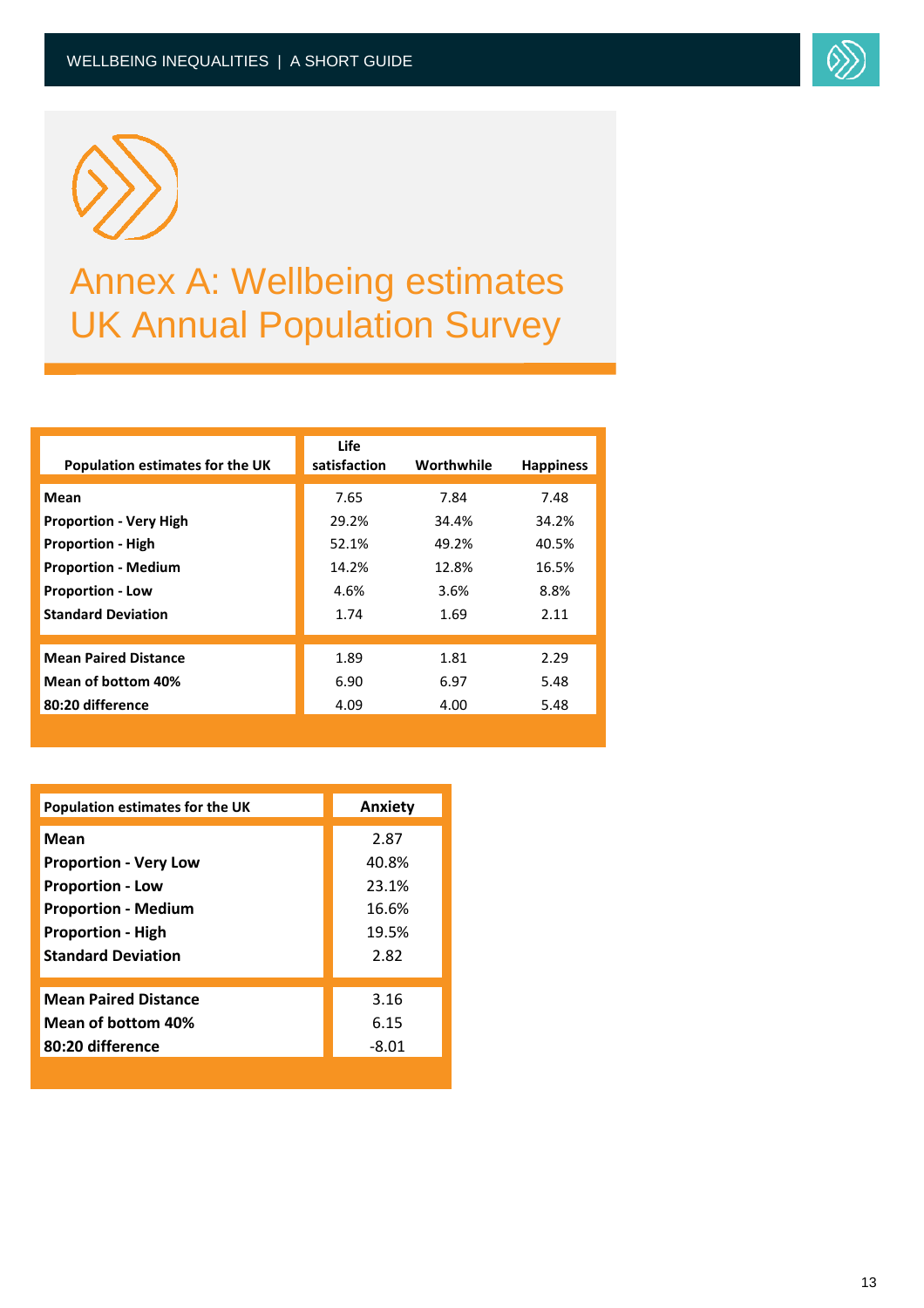

## Annex B – mean paired distance

Mean Paired Distance (MPD) is a statistical measure of dispersion that can be used to understand inequalities in personal wellbeing within the population or within sub-groups of the population. It is different from the Standard Deviation as illustrated in the diagrams below. The standard deviation is calculated with reference to the mean and is measured by taking the square root of the average squared difference of each observation from the mean of all observations. In contrast the MPD is calculated as the averaged absolute difference between every observation and every other observation. The equation for the MPD is also shown. It is more complicated than the Standard Deviation to implement but can be calculated using spreadsheet packages such as Excel.





**Standard Deviation** 

Mean Paired-Distance

Where for the ONS4 personal wellbeing questions:

 $k, j =$  range of scores from 0 to 10 on the wellbeing scale  $n_i$ ,  $n_i$  = frequency count of observations scoring *j* and *i* respectively  $N =$  overall number of observations of personal wellbeing in survey  $|j - i|$  = absolute difference between scores *j* and *i* 

Survey weights can be handled by computing weighted frequency counts  $(n_i, n_i)$ . While it is more complicated to calculate, the principle underlying MPD is easy to understand and in contrast to standard deviation it can be reported independent of the mean.

Mean Paired Distance is an alternative measure of inequality.

It can be calculated using spreadsheet packages such as **Excel**